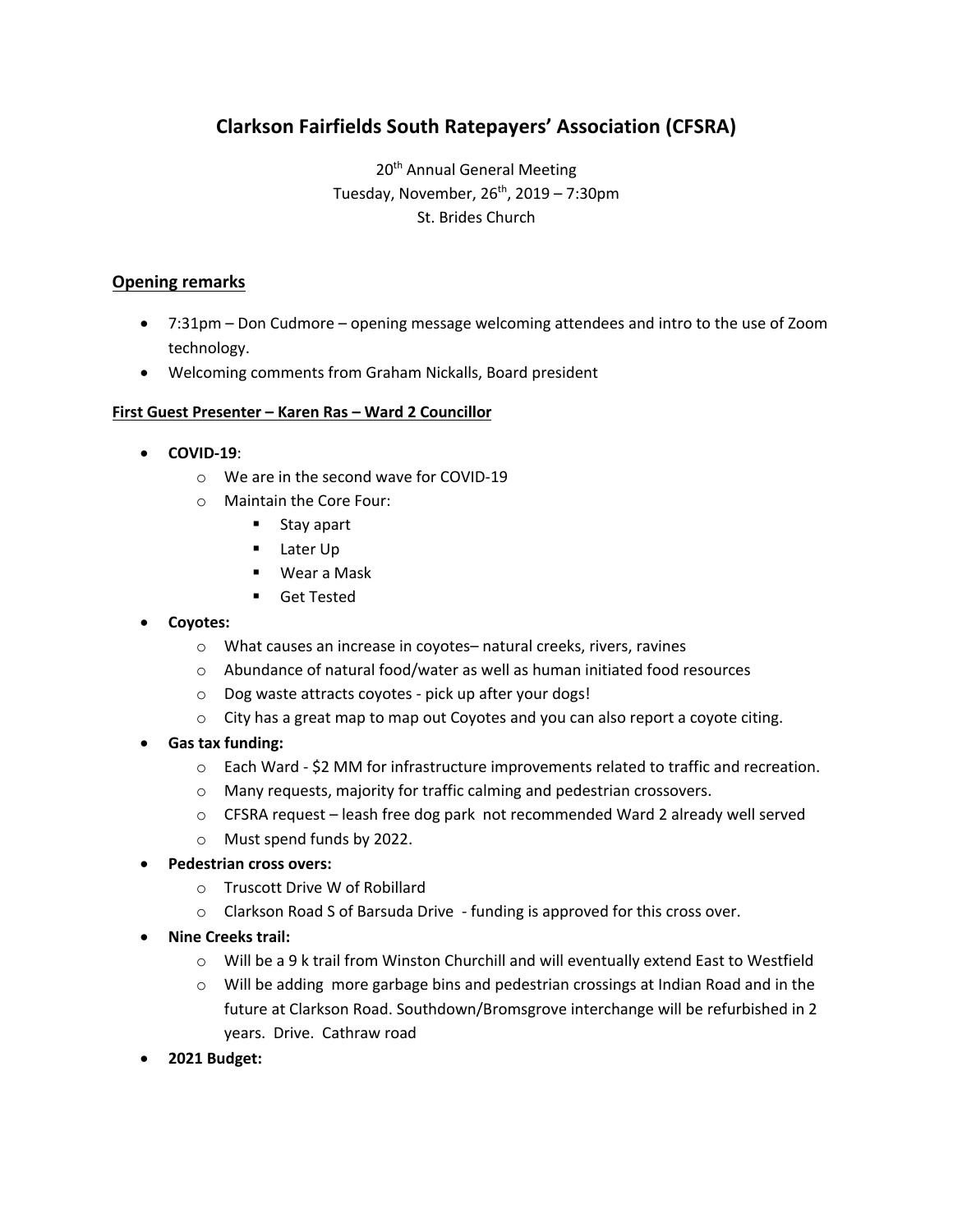- $\circ$  Budget allocator online tool shows how spending decisions affect City services. You can also say how you would spend the city's budget. Results are shared with the City's Budget committee to help inform their discussions.
- $\circ$  Detailed discussions continue on Nov 23, 24, 30 and December 1<sup>st</sup> and 2<sup>nd</sup>
- $\circ$  Following Committee discussions and public input, Council is scheduled to vote on the proposed budget pending approval of Peel Regional budget.
- **Vacant Buildings Clarkson Road N:**
	- $\circ$  Abandoned Buildings on Clarkson Road/Balsam there is a D holding on the property with temporary commercial variances. Cannot give a variance on a D zone. We could if it was a commercially zoned property but that isn't the case. Even restoring previous zoning would be residential.
	- $\circ$  The City still offers the property owner an opportunity to conduct a City initiated rezoning however there is still work required at their end to address environmental issues.

# **Question from attendees:**

- Will they be adding Coyote sighting to the Ping street app? **ACTION**: Karen to inquire about this
- Will they be adding lights to the trail? Karen advised no. Hydro One does not want to do this as they have to bring their trucks which could damage the lighting.

#### **Second Guest Presenter - Rudy Cuzzto – MPP**

- COVID-19 has hit us hard in this province and around the world
- Closed Peel in second wave because concerns that people from Toronto will come to Mississauga
- Long Term care crisis looking to increase PSWs from 3.5 hours to 4 hours
- He discussed Life insurance policies they lapse he will be tabling this at the private members bill.
- He will not be supporting the \$25MM request for funding of the marina at this time.

# **Graham – Board President**

# **Review and approval of previous AGM Meeting Minutes**

• Bettie Baer moved for approval of the minutes from November 2019, seconded by Maxine.

#### **Financial and Membership update – James McCall:**

- Balance of October 26<sup>th</sup>- \$5014.24
- Financials were accepted by Tanya Caruana and seconded by Bill Chudak.
- Currently only 19 members vs 62 last year.